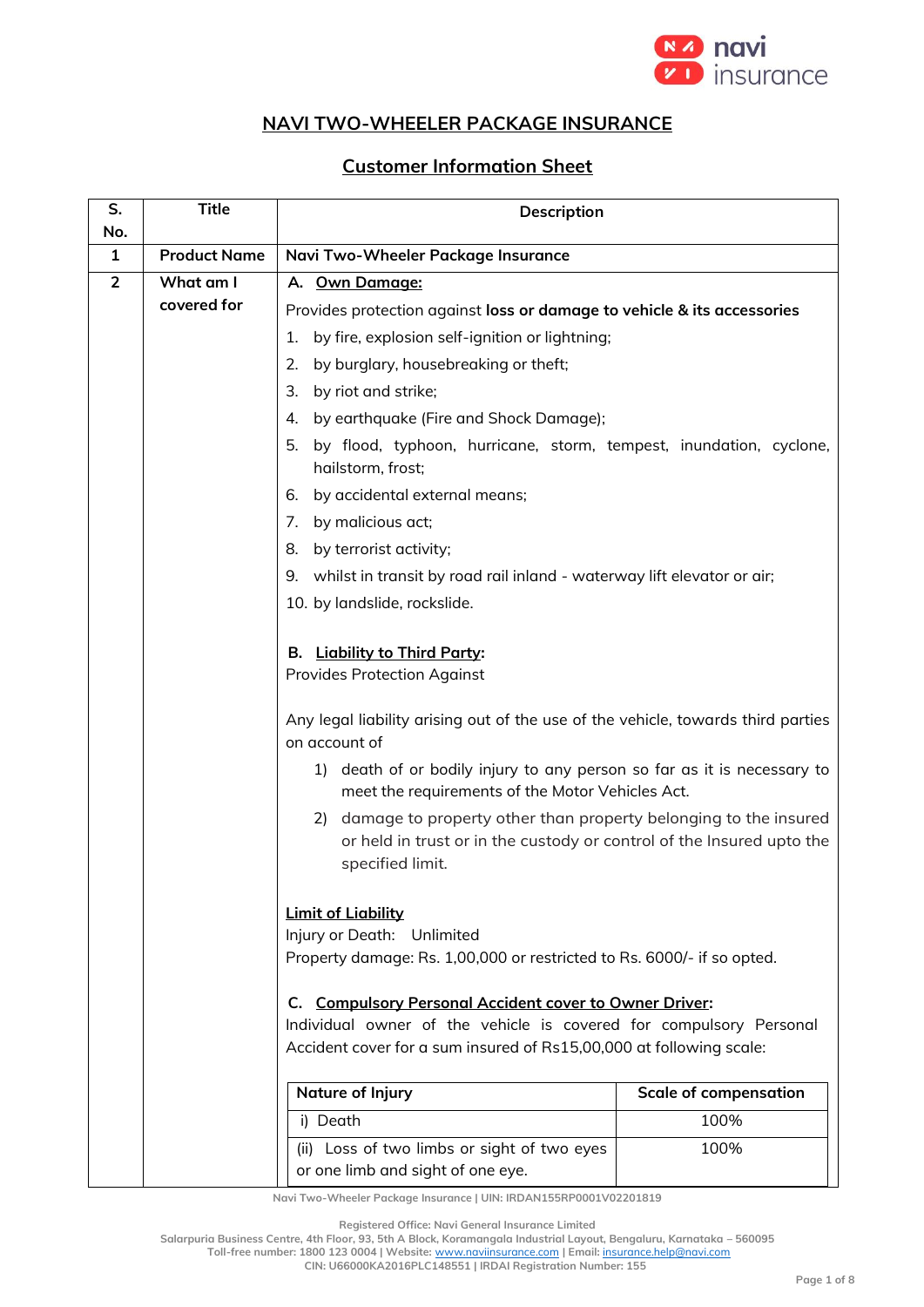

|   |                                     | (iii) Loss of one limb or sight of one eye                                                                                                 | 50%                   |
|---|-------------------------------------|--------------------------------------------------------------------------------------------------------------------------------------------|-----------------------|
|   |                                     | (iv) Permanent total disablement from                                                                                                      | 100%                  |
|   |                                     | injuries other than named above.                                                                                                           |                       |
|   |                                     |                                                                                                                                            |                       |
|   |                                     | D. Other Benefits (If Opted by paying additional premium):                                                                                 |                       |
|   |                                     | Loss of Accessories by Burglary, Housebreaking or Theft - Accessories<br>1.                                                                |                       |
|   |                                     | are covered against the risk of burglary and theft without vehicle being                                                                   |                       |
|   |                                     | stolen itself.<br>2. Cover for Geographical Extension - Provides coverage beyond India in                                                  |                       |
|   |                                     | neighbouring countries Pakistan, Nepal, Bhutan, Bangladesh, Sri Lanka,                                                                     |                       |
|   |                                     | <b>Maldives</b>                                                                                                                            |                       |
|   |                                     | Personal accident cover to Pillion Rider – Pillion rider can be insured<br>3.                                                              |                       |
|   |                                     | against risk of accidental death and bodily injury.                                                                                        |                       |
|   |                                     | 4. Legal liability to Paid driver - Wider legal liability in respect of paid                                                               |                       |
|   |                                     | driver is covered under Workmen's Compensation Act 1923, Fatal                                                                             |                       |
|   |                                     | Accident Act, 1855 or at Common Law and subsequent amendments of                                                                           |                       |
|   |                                     | these Acts.                                                                                                                                |                       |
| 3 | IDV-<br><b>Definition</b>           | Sum Insured -Insured Declared Value (IDV):<br>IDV or sum insured of the vehicle and accessories is fixed on the basis of                   |                       |
|   |                                     | Manufacturer's Ex showroom price of the make and model at the                                                                              |                       |
|   |                                     | commencement of insurance subject to depreciation according to age of the                                                                  |                       |
|   |                                     | vehicle as per table below:                                                                                                                |                       |
|   |                                     | <b>AGE OF VEHICLE</b>                                                                                                                      | % OF DEPRECIATION     |
|   |                                     |                                                                                                                                            | <b>FOR FIXING IDV</b> |
|   |                                     | Not exceeding 6 months                                                                                                                     | 5%                    |
|   |                                     | Exceeding 6 months but not exceeding 1 year<br>Exceeding 1 year but not exceeding 2 years                                                  | 15%<br>20%            |
|   |                                     | Exceeding 2 year but not exceeding 3 years                                                                                                 | 30%                   |
|   |                                     | Exceeding 3 year but not exceeding 4 years                                                                                                 | 40%                   |
|   |                                     |                                                                                                                                            |                       |
|   |                                     | Exceeding 4 year but not exceeding 5 years                                                                                                 | 50%                   |
|   |                                     | IDV of vehicles beyond 5 years of age and of obsolete models of vehicles                                                                   |                       |
|   |                                     | (i.e. models which the manufacturers have discontinued to manufacture) is                                                                  |                       |
|   |                                     | determined on the basis of an understanding between the insurer and the                                                                    |                       |
|   |                                     | insured.                                                                                                                                   |                       |
|   |                                     |                                                                                                                                            |                       |
|   |                                     | Additional coverage to Electrical and Non-electrical accessories (not part of<br>standard vehicle) will also be determined accordingly.    |                       |
|   |                                     |                                                                                                                                            |                       |
|   |                                     | IDV remains fixed during the entire policy period and is payable in the event                                                              |                       |
|   |                                     | of Theft and Total Loss/Constructive Total Loss (Vehicle is treated as                                                                     |                       |
|   |                                     | Constructive Total Loss if cost of retrieval/repair subject to terms of the                                                                |                       |
|   |                                     | policy exceeds 75% of IDV) of the insured vehicle.                                                                                         |                       |
| 4 | General                             | The company shall not be liable if loss or damage is attributed to the                                                                     |                       |
|   | <b>Exceptions</b><br>(Applicable to | following;                                                                                                                                 |                       |
|   | all sections of                     | 1. If the vehicle insured herein is used otherwise than in accordance<br>with the 'Limitations as to Use' provision which prohibits use of |                       |

**Registered Office: Navi General Insurance Limited**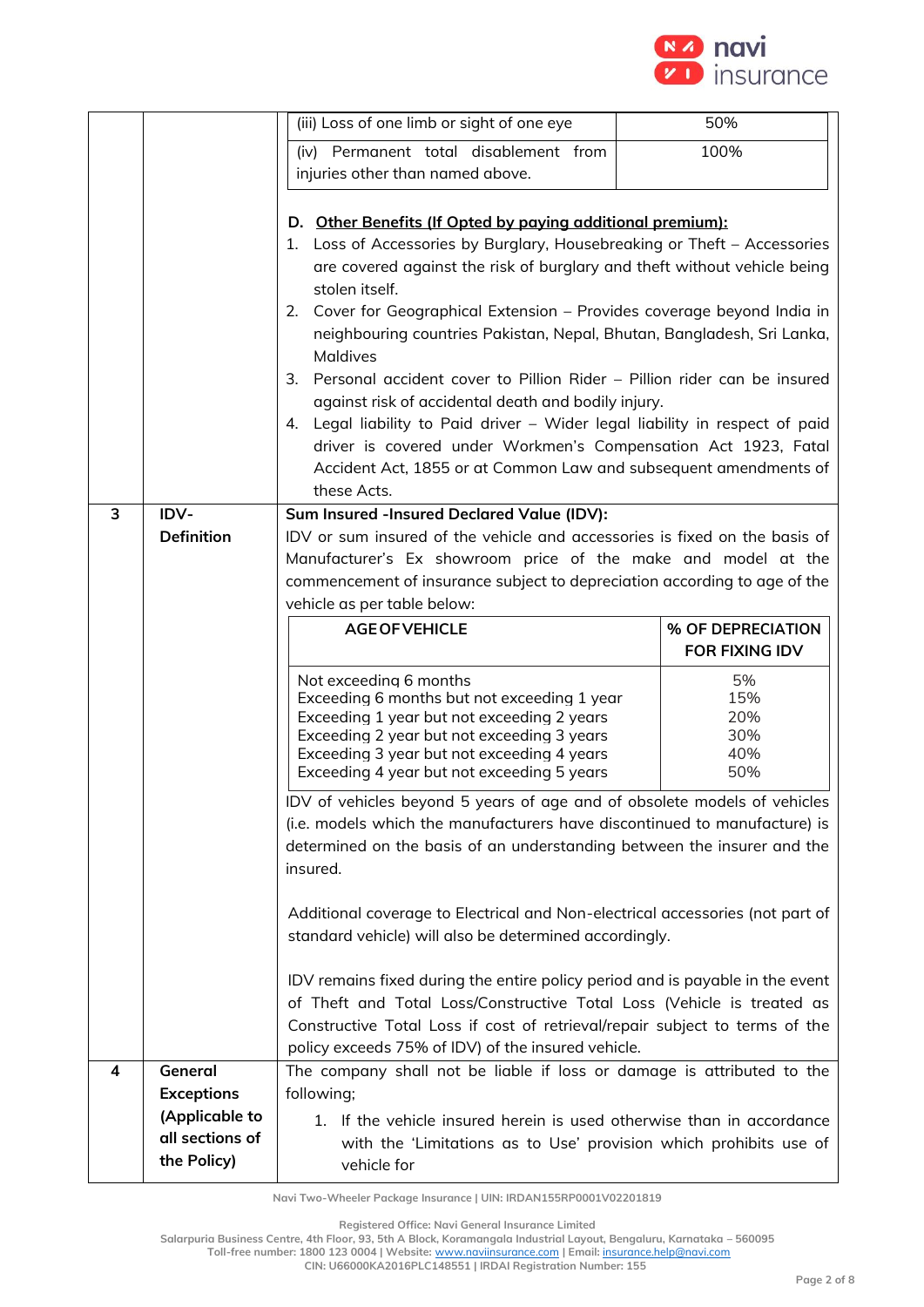

|   |                     | Hire & Reward<br>α.                                                                                                                                                                                                                                                                                                             |
|---|---------------------|---------------------------------------------------------------------------------------------------------------------------------------------------------------------------------------------------------------------------------------------------------------------------------------------------------------------------------|
|   |                     | Carriage of goods other than samples or personal luggage<br>b.                                                                                                                                                                                                                                                                  |
|   |                     | Organized racing<br>c.                                                                                                                                                                                                                                                                                                          |
|   |                     | Pace making<br>d.                                                                                                                                                                                                                                                                                                               |
|   |                     | Speed testing<br>e.                                                                                                                                                                                                                                                                                                             |
|   |                     | f.<br>Reliability trials                                                                                                                                                                                                                                                                                                        |
|   |                     | g. Use in connection with motor trade                                                                                                                                                                                                                                                                                           |
|   |                     | 2. If vehicle is driven by any person other than a Driver as stated in the<br>Driver's Clause. As per Driver's clause person driving the vehicle<br>must hold an effective driving licence to drive vehicle insured and<br>should not be disqualified from holding such a licence.                                              |
|   |                     | 3. In respect of any claim arising out of any contractual liability.                                                                                                                                                                                                                                                            |
|   |                     | 4. Any accidental loss or damage and/or liability caused sustained or<br>incurred outside the geographical area;                                                                                                                                                                                                                |
|   |                     | 5. Consequential loss, wear & tear, depreciation, mechanical or<br>electrical breakdown.                                                                                                                                                                                                                                        |
|   |                     | 6. If person driving your vehicle is under the influence of intoxicating<br>liquor or drugs.                                                                                                                                                                                                                                    |
|   |                     | 7. Any accidental loss or damage to any property whatsoever or any<br>loss or expense whatsoever resulting or arising there from or any<br>consequential loss.                                                                                                                                                                  |
|   |                     | 8. War, Invasion, the Act of foreign enemies, hostilities or warlike<br>operations (whether before or after declaration of war), Civil War,<br>Mutiny, Rebellion Military or usurped power, nuclear weapons<br>material, liability arising from ionising radiations or contamination<br>by radioactivity from any nuclear fuel. |
|   |                     | (Note: the above is an abridged wording of the policy exclusions. Please<br>refer to the policy document for the full listing)                                                                                                                                                                                                  |
| 5 | Renewal             | Policy will be renewed when due with mutual consent subject to                                                                                                                                                                                                                                                                  |
|   | <b>Conditions</b>   | applicable premium. We may not renew the policy if the Insured Person                                                                                                                                                                                                                                                           |
|   |                     | has acted in an improper, dishonest or fraudulent manner or there has<br>been any misrepresentation under this Policy or the renewal of the Policy                                                                                                                                                                              |
|   |                     | poses a moral hazard.                                                                                                                                                                                                                                                                                                           |
| 6 | <b>Cancellation</b> | Cancellation by Insured - Policy can be cancelled at any time by giving 15                                                                                                                                                                                                                                                      |
|   |                     | days' prior written notice to Insurer. Refund of premium shall be computed                                                                                                                                                                                                                                                      |
|   |                     | in accordance with company's short period rate for the period the Policy                                                                                                                                                                                                                                                        |
|   |                     | has been in force provided no claim has occurred up to the date of                                                                                                                                                                                                                                                              |
|   |                     | cancellation. Proof of insurance of vehicle elsewhere and original certificate<br>of insurance must be provided to us.                                                                                                                                                                                                          |
|   |                     |                                                                                                                                                                                                                                                                                                                                 |
|   |                     | Cancellation by Insurer - The Company may cancel the policy by sending<br>fifteen days' notice by recorded delivery to the insured at insured's last<br>known address on the grounds of misrepresentation, fraud, non-disclosure                                                                                                |
|   |                     | of material facts or non-cooperation. In the event of cancellation of this                                                                                                                                                                                                                                                      |

**Registered Office: Navi General Insurance Limited**

**Salarpuria Business Centre, 4th Floor, 93, 5th A Block, Koramangala Industrial Layout, Bengaluru, Karnataka – 560095 Toll-free number: 1800 123 0004 | Website:** [www.naviinsurance.com](http://www.naviinsurance.com/) **| Email:** [insurance.help@navi.com](mailto:insurance.help@navi.com)

**CIN: U66000KA2016PLC148551 | IRDAI Registration Number: 155**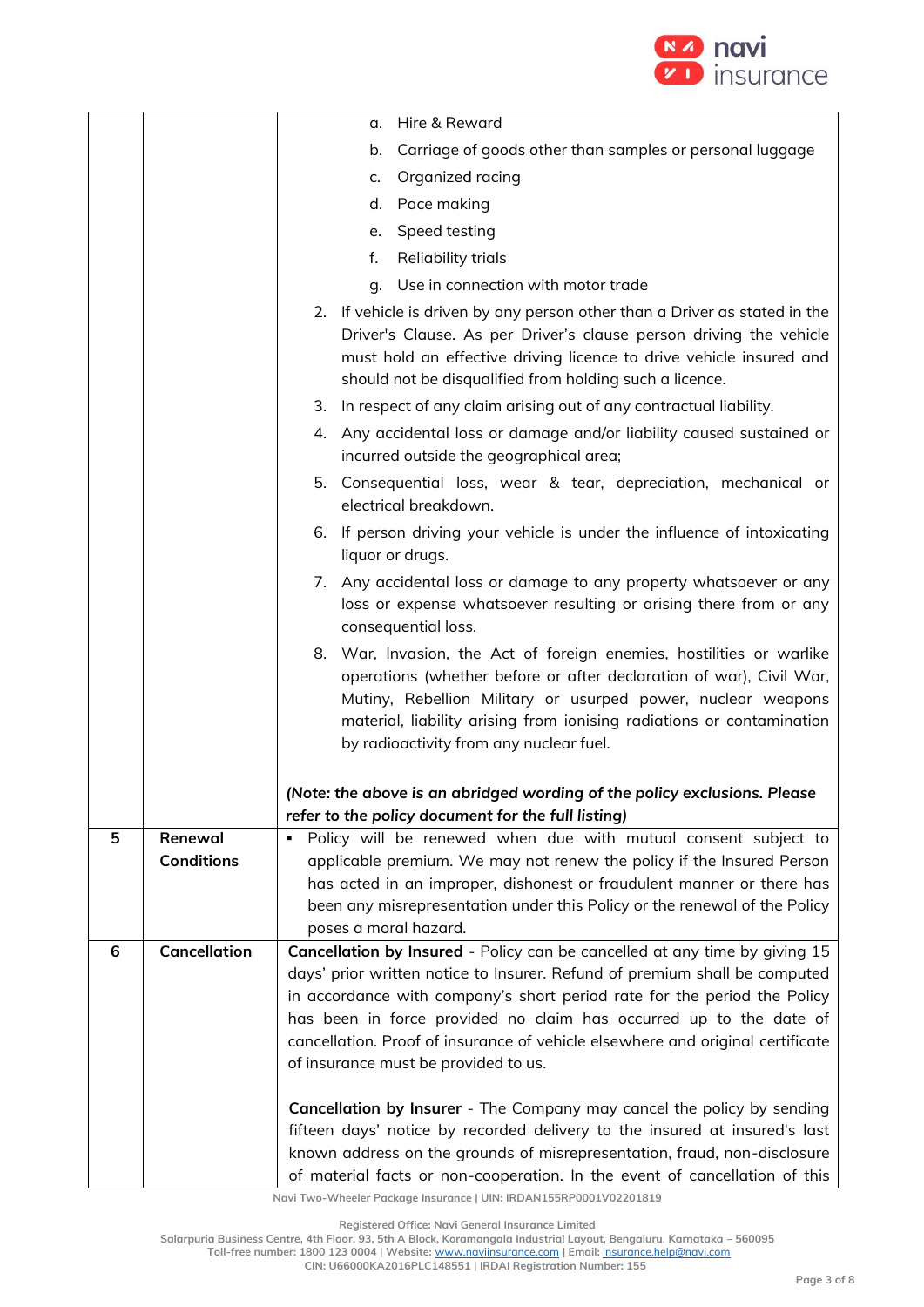

|                |               | Policy on grounds of misrepresentation, fraud, non-disclosure of material<br>facts, the policy shall stand cancelled ab-initio and there will be no refund                                                       |
|----------------|---------------|------------------------------------------------------------------------------------------------------------------------------------------------------------------------------------------------------------------|
|                |               |                                                                                                                                                                                                                  |
|                |               | of premium. In the event the policy is cancelled on the grounds of non-                                                                                                                                          |
|                |               | cooperation of the insured then the premium shall be computed in                                                                                                                                                 |
|                |               | accordance with company's short period rate for the period the Policy has                                                                                                                                        |
|                |               | been in force provided no claim has occurred up to the date of cancellation.                                                                                                                                     |
|                |               |                                                                                                                                                                                                                  |
|                |               | Return of the premium by the Company will be subject to retention of the                                                                                                                                         |
|                |               |                                                                                                                                                                                                                  |
|                |               | minimum premium of Rs. 100/- (or Rs. 25/- in respect of vehicles specifically                                                                                                                                    |
|                |               | designed/modified for use by blind/handicapped/ mentally challenged                                                                                                                                              |
|                |               | persons).                                                                                                                                                                                                        |
|                |               |                                                                                                                                                                                                                  |
|                |               | Where the ownership of the vehicle is transferred, the Policy cannot be                                                                                                                                          |
|                |               | cancelled unless evidence that the vehicle is insured elsewhere is produced.                                                                                                                                     |
| $\overline{7}$ | <b>Claims</b> |                                                                                                                                                                                                                  |
|                |               | <b>Claim Notification &amp; Registration:</b>                                                                                                                                                                    |
|                |               | Notify or submit a claim by following way;                                                                                                                                                                       |
|                |               | By calling Toll Free 18001230004 OR<br>$\bullet$                                                                                                                                                                 |
|                |               |                                                                                                                                                                                                                  |
|                |               | By sending an E Mail to insurance.help@navi.com OR<br>$\bullet$                                                                                                                                                  |
|                |               | For Senior Citizens, we have a special cell and Our Senior Citizen<br>$\bullet$                                                                                                                                  |
|                |               | customers can email us at seniorcare@navi.com for priority                                                                                                                                                       |
|                |               | resolution                                                                                                                                                                                                       |
|                |               | Through Customer Portal on website www.naviinsurance.com OR                                                                                                                                                      |
|                |               | Using Mobile App OR<br>$\bullet$                                                                                                                                                                                 |
|                |               |                                                                                                                                                                                                                  |
|                |               | Directly walk into branch<br>$\bullet$                                                                                                                                                                           |
|                |               | While notifying the claim, following information should be provided:                                                                                                                                             |
|                |               | Name of insured                                                                                                                                                                                                  |
|                |               | Insured contact numbers                                                                                                                                                                                          |
|                |               | Policy number                                                                                                                                                                                                    |
|                |               | Date and time of loss                                                                                                                                                                                            |
|                |               |                                                                                                                                                                                                                  |
|                |               | Location of loss                                                                                                                                                                                                 |
|                |               | Nature and approximate extent of loss                                                                                                                                                                            |
|                |               | Place and contact details of the person at the loss location                                                                                                                                                     |
|                |               |                                                                                                                                                                                                                  |
|                |               | <b>After Notification &amp; Registration:</b>                                                                                                                                                                    |
|                |               | <b>Own Damage Claims:</b>                                                                                                                                                                                        |
|                |               | You are advised to shift your vehicle to any of our network garage to avail<br>"cashless" facility. Alternatively, you may shift your vehicle to any garage of<br>your choice to avail claim as "Reimbursement". |
|                |               | Survey will be conducted before you carry out the repair by the surveyor at                                                                                                                                      |
|                |               |                                                                                                                                                                                                                  |
|                |               | the garage. Please refer policy for details regarding survey process.                                                                                                                                            |
|                |               | The Company has option to repair, reinstate or replace the vehicle or part                                                                                                                                       |
|                |               | thereof and/or its accessories or may pay in cash the amount of the loss or                                                                                                                                      |
|                |               | damage and the liability of the Company shall not exceed:                                                                                                                                                        |

**Registered Office: Navi General Insurance Limited**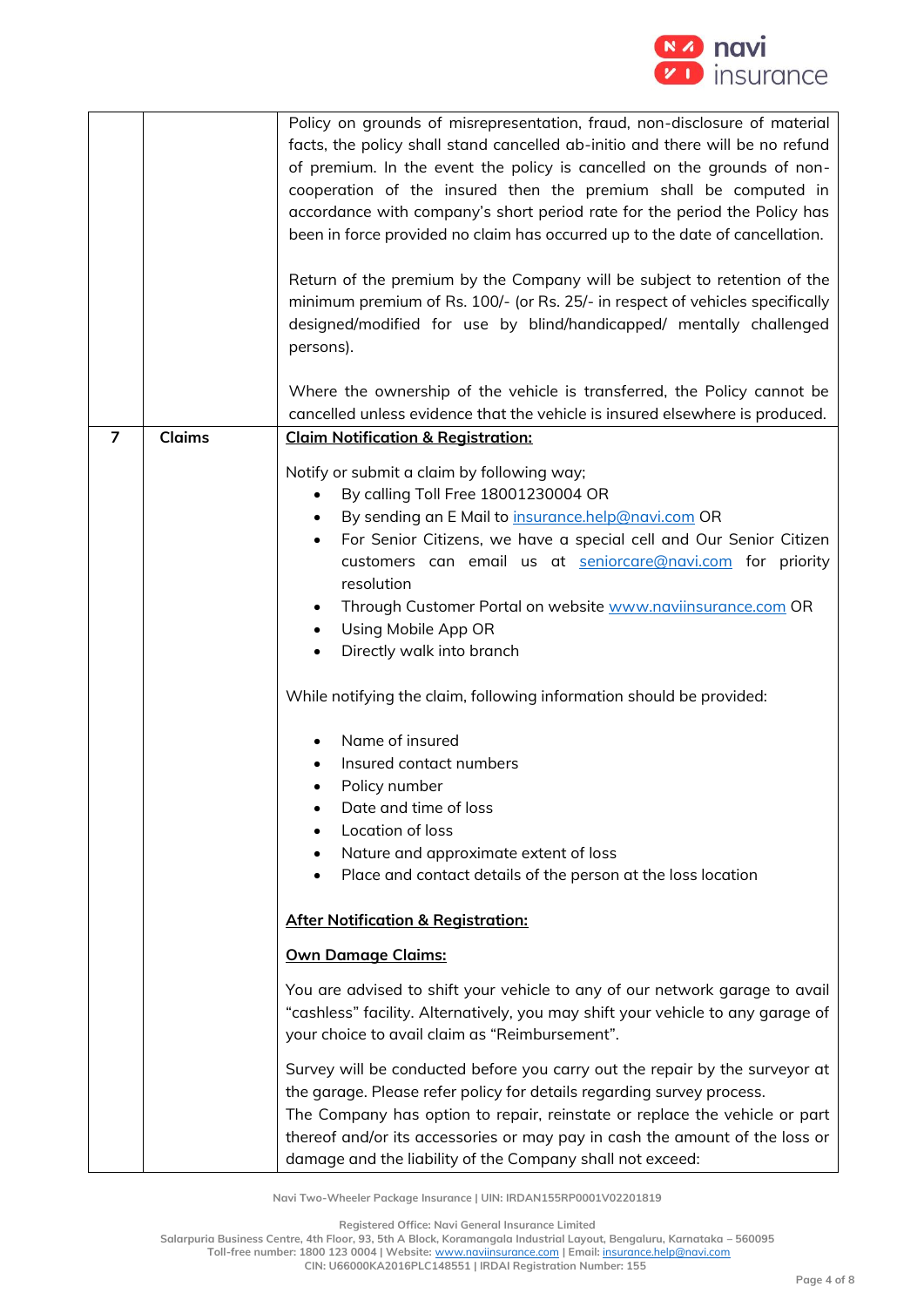

|  | a. for total loss / constructive total loss of the vehicle - the Insured's<br>Declared Value (IDV) of the vehicle (including accessories thereon) as<br>specified in the Schedule less the value of the wreck.                                                                                                                                                                                                                                                                                                                                                                                                                                                                                                                       |
|--|--------------------------------------------------------------------------------------------------------------------------------------------------------------------------------------------------------------------------------------------------------------------------------------------------------------------------------------------------------------------------------------------------------------------------------------------------------------------------------------------------------------------------------------------------------------------------------------------------------------------------------------------------------------------------------------------------------------------------------------|
|  | b. for partial losses, i.e. losses other than Total Loss/Constructive Total<br>Loss of the vehicle - actual and reasonable costs of repair and/or<br>replacement of parts lost/damaged subject to depreciation as per limits<br>specified                                                                                                                                                                                                                                                                                                                                                                                                                                                                                            |
|  | Following are the documents that will be needed for survey and processing<br>of Own Damage claim:                                                                                                                                                                                                                                                                                                                                                                                                                                                                                                                                                                                                                                    |
|  | Claim Form completely filled and duly signed by Insured (CO's seal<br>need to be affixed in case the insured is a Firm/Company)<br>Copy of Registration Certificate (original for verification)<br>Copy of Motor Driving License of the person driving the vehicle at<br>the time of accident (original for verification)<br>Police Report / Panchnama (In case of Partial Theft / Third Party<br>property damage / Death / Body Injury / Damage due to Riot, Strike<br>and Malicious act)<br>KYC documents (Address Proof as per policy & ID proof) if claim<br>amount exceeds Rs. 1 lakh.<br>Cancelled Cheque (CTS complied) or Filled NEFT Mandate form for<br>online transfer of claim payment. (For reimbursement claims only). |
|  | <b>Own Damage Claim Settlement:</b>                                                                                                                                                                                                                                                                                                                                                                                                                                                                                                                                                                                                                                                                                                  |
|  | 1. After receipt of all relevant claim document, surveyor will assess the loss<br>and issue work order.                                                                                                                                                                                                                                                                                                                                                                                                                                                                                                                                                                                                                              |
|  | 2. The surveyor may conduct re-inspection once repairs are completed.                                                                                                                                                                                                                                                                                                                                                                                                                                                                                                                                                                                                                                                                |
|  | 3. NAVI GI will issue a Claim Amount Confirmation (CAC) on receipt of<br>original/proforma repairing bill.                                                                                                                                                                                                                                                                                                                                                                                                                                                                                                                                                                                                                           |
|  | 4. You can take the delivery of your vehicle by paying your share in claim<br>and/or amount towards any non-accidental work. While taking delivery<br>of your vehicle, submit Satisfaction letter signed by you (CO's seal need<br>to be affixed in case the insured is a Firm/Company) to garage.                                                                                                                                                                                                                                                                                                                                                                                                                                   |
|  | We will release claim payment within 7 working days after receipt of all<br>claim document.                                                                                                                                                                                                                                                                                                                                                                                                                                                                                                                                                                                                                                          |
|  | Legal Liability Claims: Claim payment will be settled as awarded by court<br>or as agreed between the Company and Third Party.<br><b>Documentation for Liability claims</b><br>Policy Copy<br>Copy of Registration Book                                                                                                                                                                                                                                                                                                                                                                                                                                                                                                              |
|  | Copy of Motor Driving License of the person driving the vehicle at                                                                                                                                                                                                                                                                                                                                                                                                                                                                                                                                                                                                                                                                   |

**Registered Office: Navi General Insurance Limited**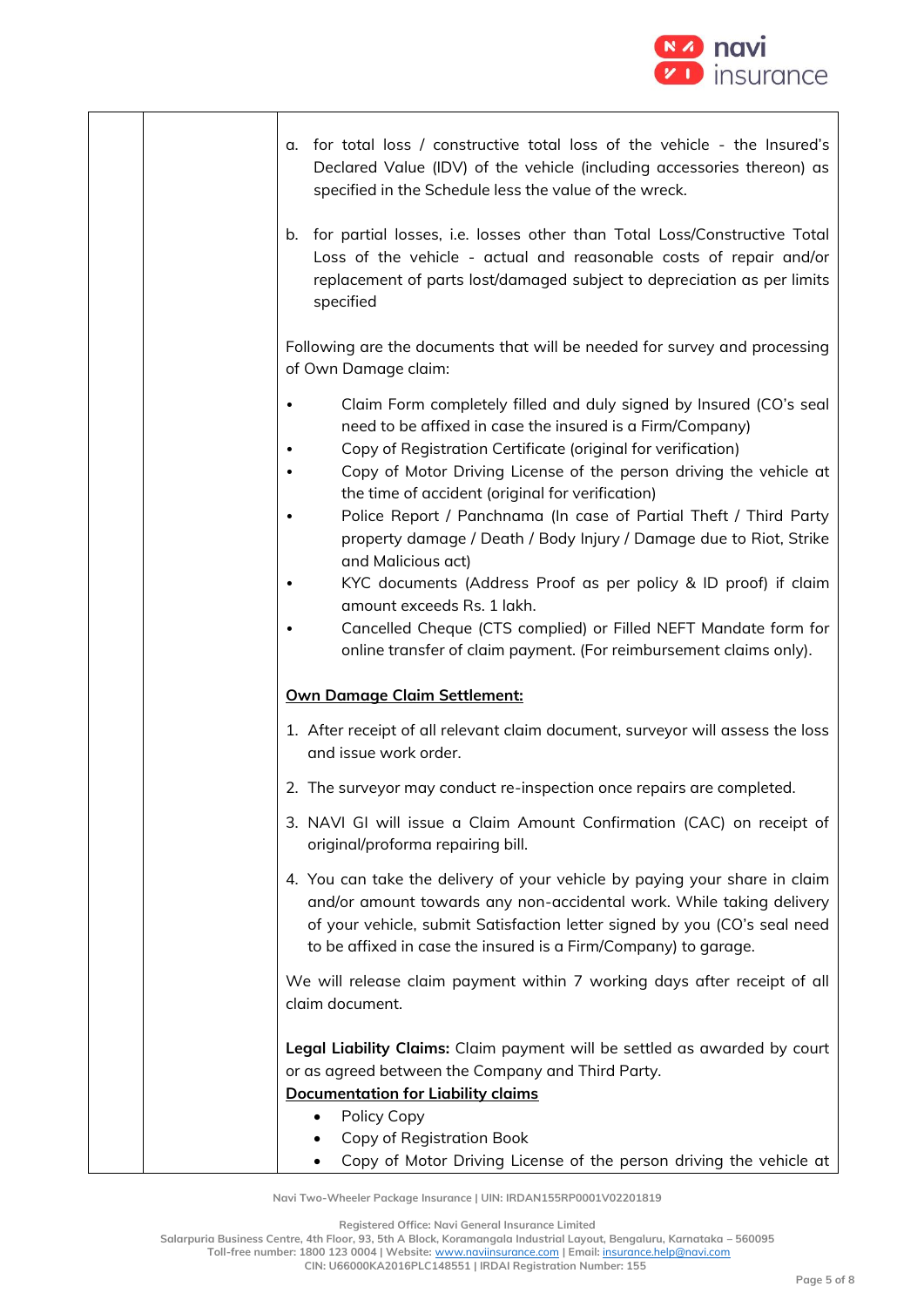

|   |               | the time of accident                                                                                                               |
|---|---------------|------------------------------------------------------------------------------------------------------------------------------------|
|   |               | Police Panchanama /FIR                                                                                                             |
|   |               |                                                                                                                                    |
|   |               | Personal Accident Claims: Claims will be settled post receipt of necessary                                                         |
|   |               | documents.                                                                                                                         |
|   |               |                                                                                                                                    |
|   |               | We will require following documents to process your claim. You may<br>provide the same to enable us to promptly settle your claim. |
|   |               |                                                                                                                                    |
|   |               | <b>Documents for Personal Accident Claims</b>                                                                                      |
|   |               | Policy copy<br>$\bullet$                                                                                                           |
|   |               | Certificate of from government hospital doctor confirming the<br>$\bullet$                                                         |
|   |               | nature and degree of disability                                                                                                    |
|   |               | Discharge summary of the treating hospital clearly indicating the<br>$\bullet$<br>Hospital Registration No.                        |
|   |               | Diagnostic reports<br>$\bullet$                                                                                                    |
|   |               | FIR / Panchanama- (if Notified to Police) Attested or Original<br>$\bullet$                                                        |
|   |               | Final Police Report- (if applicable)<br>$\bullet$                                                                                  |
|   |               | Death Certificate*                                                                                                                 |
|   |               | Post Mortem report*<br>$\bullet$                                                                                                   |
|   |               | Legal Heir certificate /nominee certificate*                                                                                       |
|   |               | (Marked with * are required only in death claims)                                                                                  |
|   |               | The list of documents furnished herein is illustrative but not exhaustive. We                                                      |
|   |               | may request you to provide more documents depending upon the nature of                                                             |
|   |               | loss and circumstances.                                                                                                            |
|   |               |                                                                                                                                    |
|   |               | Please also refer policy for detail documentation requirement.                                                                     |
| 8 | <b>Policy</b> | a. Call Us: Toll Free 1800 123 0004                                                                                                |
|   | Servicing     | b. Email: insurance.help@navi.com                                                                                                  |
|   |               | Email for Senior Citizens- seniorcare@navi.com                                                                                     |
|   |               | c. Visit our website: https://www.naviinsurance.com/service/                                                                       |
|   |               | d. Walk in for assistance                                                                                                          |
|   |               | e. Dispatch your letters to us at -                                                                                                |
|   |               | Corporate Office: Navi General Insurance Limited                                                                                   |
|   |               | Salarpuria Business Centre, 4th B Cross Road, 5th Block, Koramangala<br>Industrial Layout, Bengaluru, Karnataka - 560095.          |
|   |               | f. Escalation -                                                                                                                    |
|   |               | First Escalation - Contact Customer Experience Team at -<br>Manager.CustomerExperience@navi.com                                    |
|   |               | Second Escalation - Email to Head Customer Experience and<br>Grievance Redressal Officer at -<br>Head.CustomerExperience@navi.com  |

**Registered Office: Navi General Insurance Limited**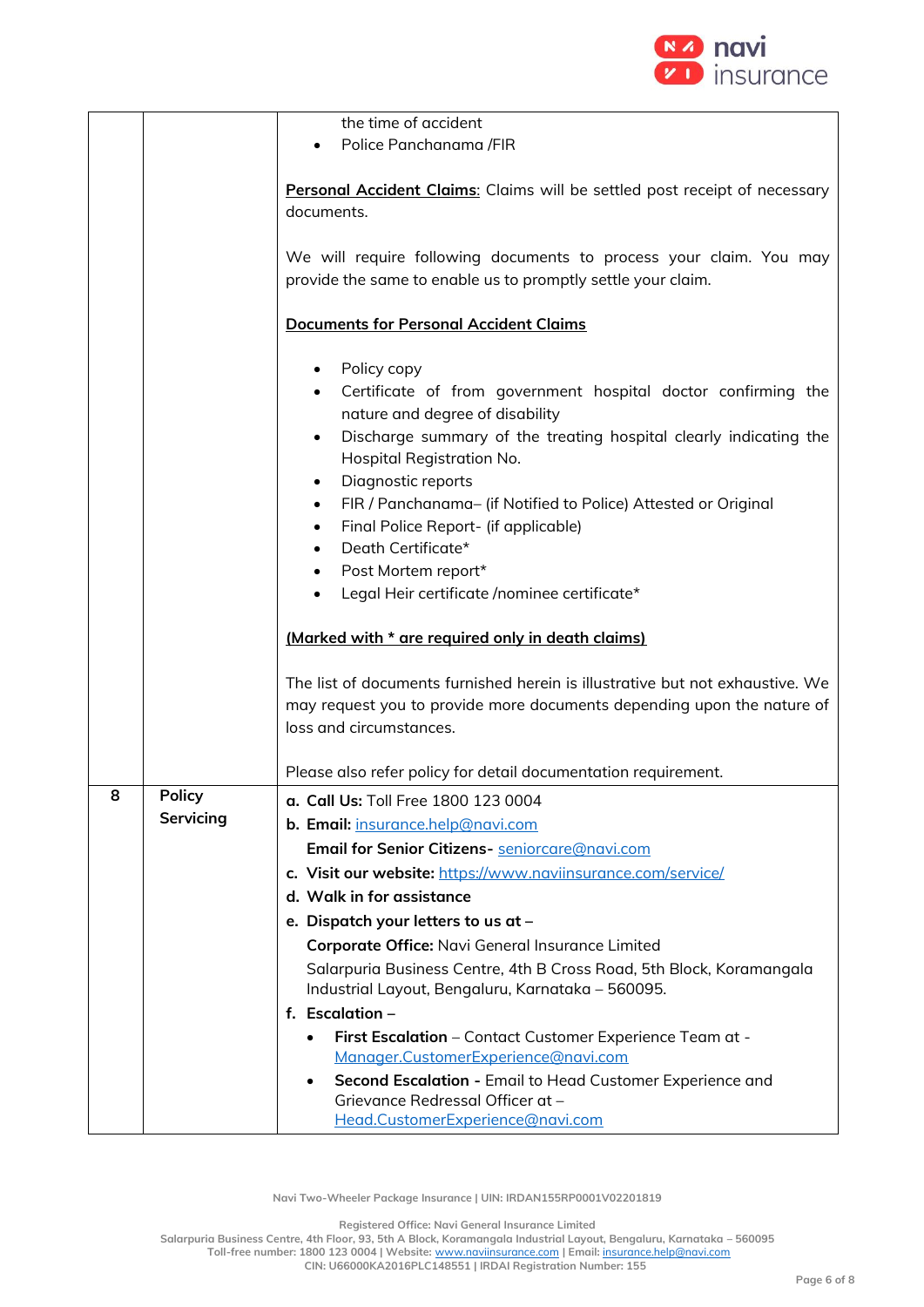

|   | Grievances /<br><b>Complaints</b> | If You have a grievance about any matter relating to the Policy, or Our<br>decision on any matter, or the claim, You can address Your grievance as<br>follows:                                                                                                                                                                                                                                                                                                                                                              |
|---|-----------------------------------|-----------------------------------------------------------------------------------------------------------------------------------------------------------------------------------------------------------------------------------------------------------------------------------------------------------------------------------------------------------------------------------------------------------------------------------------------------------------------------------------------------------------------------|
|   |                                   | 1. Our Grievance Redressal Officer                                                                                                                                                                                                                                                                                                                                                                                                                                                                                          |
|   |                                   | You can send Your grievance in writing by post or email to Our<br>Grievance Redressal Officer at the following address:                                                                                                                                                                                                                                                                                                                                                                                                     |
|   |                                   | <b>Navi General Insurance Limited</b>                                                                                                                                                                                                                                                                                                                                                                                                                                                                                       |
|   |                                   | Corporate Office: Salarpuria Business Centre, 4th B Cross Road,<br>5th Block, Koramangala Industrial Layout, Bengaluru, Karnataka -<br>560095                                                                                                                                                                                                                                                                                                                                                                               |
|   |                                   | E-mail: gro@navi.com                                                                                                                                                                                                                                                                                                                                                                                                                                                                                                        |
|   |                                   | Toll free: 1800 123 0004                                                                                                                                                                                                                                                                                                                                                                                                                                                                                                    |
|   |                                   | 2. Consumer Affairs Department of IRDAI                                                                                                                                                                                                                                                                                                                                                                                                                                                                                     |
|   |                                   | a. In case it is not resolved within 15 days or if You are unhappy with<br>the resolution You can approach the Grievance Redressal Cell of<br>the Consumer Affairs Department of IRDAI by calling Toll Free<br>Number 155255 (or) 1800 4254 732 or sending an e-mail to<br>complaints@irdai.gov.in. You can also make use of IRDAI's online<br>portal - Integrated Grievance Management System (IGMS) by<br>registering Your complaint at igms.irda.gov.in.                                                                 |
|   |                                   | b. You can send a letter to IRDAI with Your complaint on a Complaint<br>Registration Form available by clicking here. You must fill and<br>send the Complaint Registration Form along with any documents<br>by post or courier to General Manager, Insurance Regulatory and<br>Development Authority of India                                                                                                                                                                                                               |
|   |                                   | (IRDAI), Consumer Affairs Department - Grievance Redressal Cell,<br>Sy.No.115/1, Financial District, Nanakramguda, Gachibowli,<br>Hyderabad - 500032.                                                                                                                                                                                                                                                                                                                                                                       |
|   |                                   | c. You can visit the portal http://www.policyholder.gov.in for more<br>details.                                                                                                                                                                                                                                                                                                                                                                                                                                             |
|   |                                   | 3. Insurance Ombudsman                                                                                                                                                                                                                                                                                                                                                                                                                                                                                                      |
|   |                                   | You can approach the Insurance Ombudsman depending on the<br>nature of grievance and financial implication, if any. Information<br>about Insurance Ombudsmen, their jurisdiction and powers is<br>available on the website of the Insurance Regulatory and<br>Development Authority of India (IRDAI) at www.irdai.gov.in, or of<br>the General Insurance Council at<br>www.generalinsurancecouncil.org.in, the Consumer Education<br>Website of the IRDAI at http://www.policyholder.gov.in, or from<br>any of Our Offices. |
|   |                                   | Ombudsman and Addresses: Refer the below link:                                                                                                                                                                                                                                                                                                                                                                                                                                                                              |
|   |                                   | http://ecoi.co.in/ombudsman.html                                                                                                                                                                                                                                                                                                                                                                                                                                                                                            |
| 9 | Insured's<br><b>Rights</b>        | Insured may renew the policy by paying the premium as and when<br>1.<br>policy is due for renewal provided insurer has not declined renewal on<br>grounds of fraud, mis-representation, non-disclosure and<br>non-<br>cooperation.                                                                                                                                                                                                                                                                                          |
|   |                                   | In the event of the death of the sole insured, this policy will remain valid<br>2.<br>for a period of three months or until the expiry of this policy (whichever<br>is earlier). Legal heir(s) may apply to have this Policy transferred in their                                                                                                                                                                                                                                                                           |

**Registered Office: Navi General Insurance Limited**